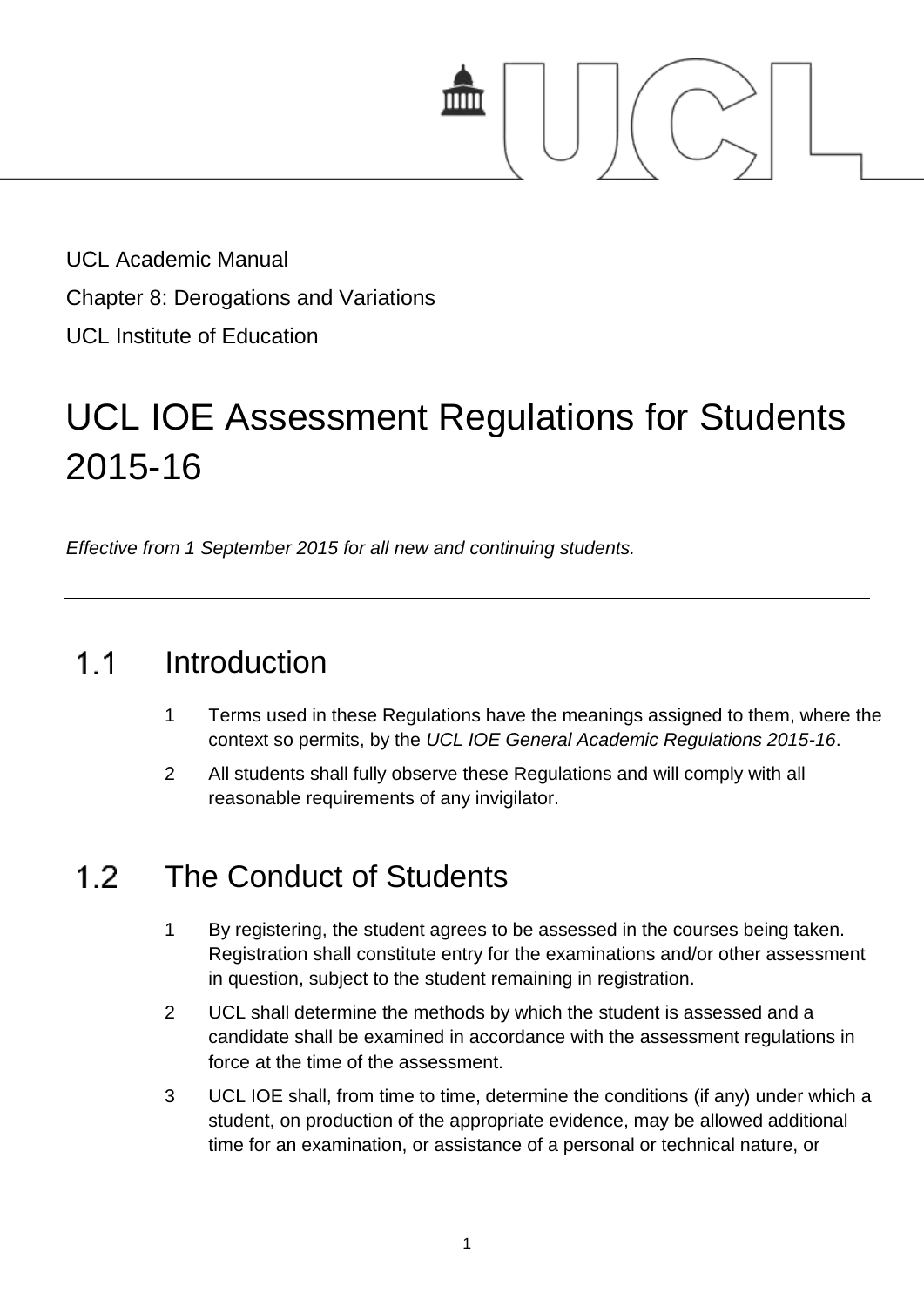examination separate from other examinees, or such other adjustments as are reasonable in the circumstances.

4 A student may request special arrangements for written papers, or for any other elements of their formal assessment, by writing to the Programme Leader normally at least two months before the assessment in question, who will act in accordance with UCL IOE procedures.

#### $1.3$ Boards of Examiners

- 1 With the exception of research degrees, a Board of Examiners for each programme leading to an award shall conduct assessments undertaken in the calendar year commencing 1 January. A single Board may act for full and parttime awards at the same time. There shall be three types of Boards of Examiners as follows:
	- Main Boards of Examiners
	- Interim Boards of Examiners
	- Resit Boards of Examiners
- 2 External Examiners must attend meetings of main Boards of Examiners. External Examiners need not attend meetings of Interim or Resit Boards of Examiners, but must be consulted as appropriate. The Chair of Interim and Resit Boards of Examiners must ensure that evidence is available to demonstrate that External Examiners have been consulted and have made their views known.
- 3 UCL shall approve the Purpose, Terms of Reference, and Constitution and guidance notes for the operation of Boards of Examiners. Each Board of Examiners must ensure that it is properly constituted. This is to be carried out before any academic decisions concerning students are made.
- 4 The Chair of the Board of Examiners shall be responsible for:
	- (a) disseminating relevant information to members of the Board of Examiners, including any changes to the Regulations, where appropriate in consultation with Student and Registry Services;
	- (b) confirming that assessments have been set in accordance with approved procedures (this shall involve consultation with fellow examiners – including the External Examiner(s) – in connection with assessment requirements, including coursework specifications and the form of question papers for written examinations, and liaison with Student and Registry Services about the setting of written papers);
	- (c) ensuring that marking by the examiners has been carried out as required by the Regulations;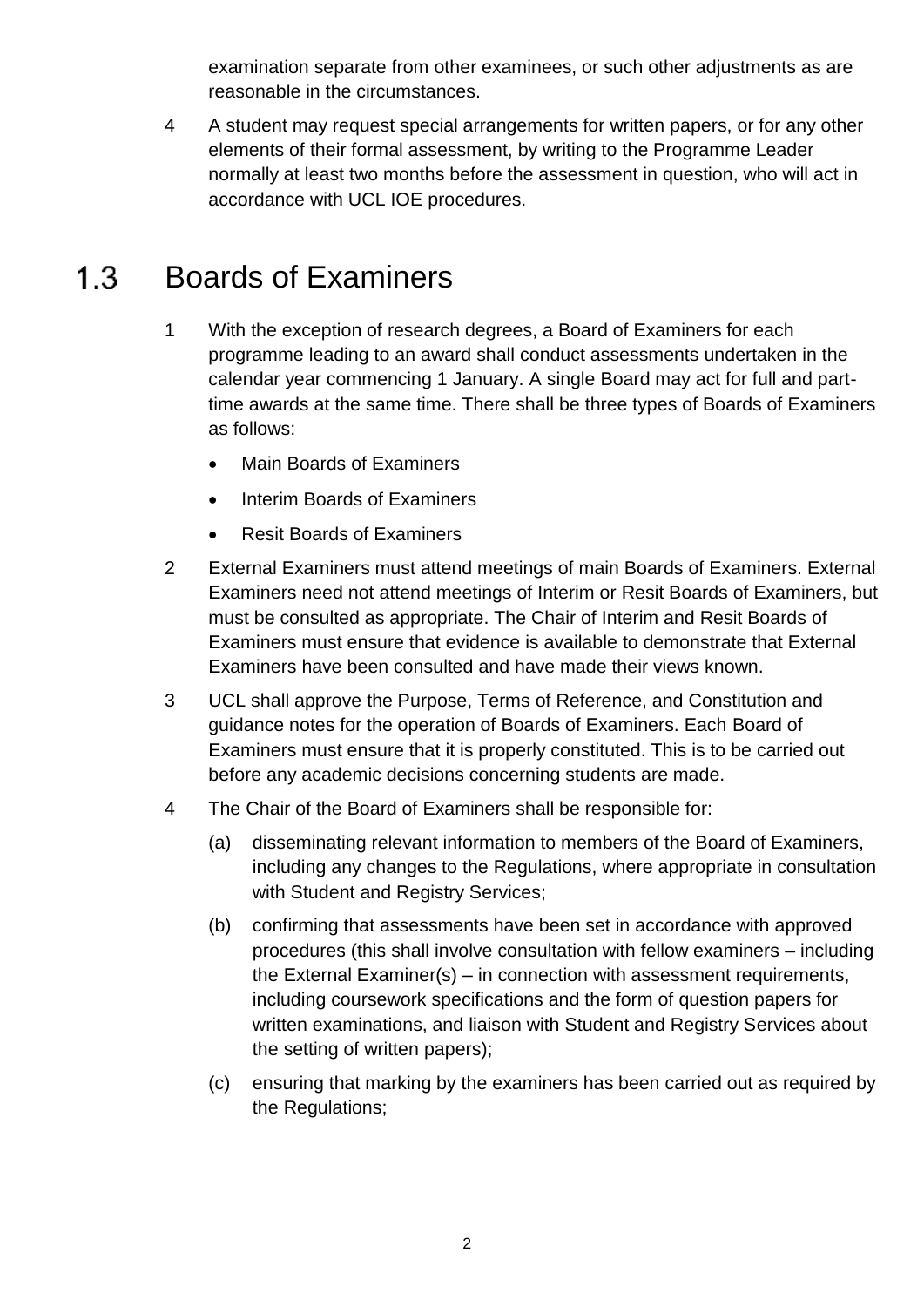- (d) ensuring that appropriate agreed samples of work (the method of selection having been agreed in writing with the External Examiner(s) beforehand) are sent to the External Examiner in good time;
- (e) chairing meetings of the Board of Examiners, including the final meeting at which the External Examiner(s) should be present;
- (f) ensuring that grades and/or marks are agreed for all formally assessable components undertaken by candidates;
- (g) signing, with the External Examiner(s) countersigning, the examination report forms and submitting them to Student and Registry Services;
- (h) receiving results from other Boards of Examiners relating to candidates who have taken courses the assessment of which is the responsibility of another Board, and signing final results as accurate;
- (i) recommending the award of degrees, diplomas and certificates, as agreed by the Board;
- (j) approving, as appropriate, applications from candidates who wish to defer the assessment of their course for more than one year.
- 5 Members of the Board of Examiners shall be responsible, under the direction of the Chair, for the setting and marking of scripts, coursework assignments and reports/dissertations, which shall be carried out in accordance with the marking scheme approved by UCL IOE. They shall additionally be required to attend meetings of the Board of Examiners.
- 6 Each Board of Examiners shall use UCL IOE's marking scheme for the award for which it is responsible. The Board of Examiners may adopt such conventions as it considers appropriate within each marking scheme. In reporting results formally, a single agreed grade shall be returned for each component.

#### External Examiners  $1.4$

1 The regulations governing the nomination, appointment, responsibilities and entitlements of External Examiners are defined in the *UCL Academic Manual, Chapter 6: Quality Review Framework*.

# $1.5$ The Assessment Process

1 Each coursework assignment/report/dissertation shall be marked in accordance with the methods indicated in the relevant award or programme regulations. If any differences of opinion emerge in terms of double or moderated marking, the Chair of the Board of Examiners shall be authorised to moderate, and in so doing may seek such advice as he or she deems appropriate to assist in that process.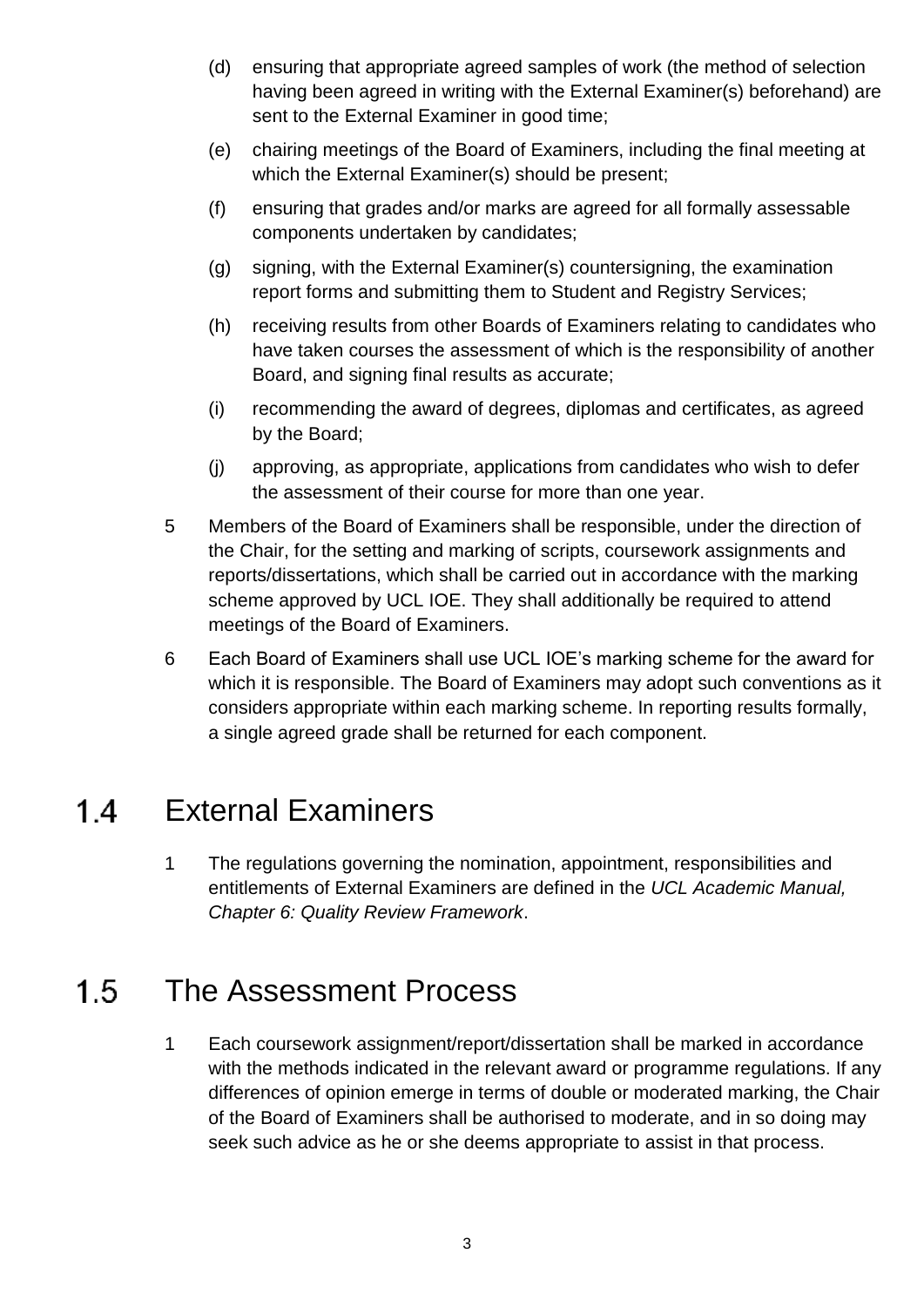- 2 Members of the Board of Examiners shall have the right to see the formally assessable work of any candidate.
- 3 Provisional grades and/or marks assigned to assignments will normally be provided to students in advance of the final examination board meeting. Grades and/or marks will not be approved until the final examination board meeting.
- 4 Grades and/or marks for written examinations scripts shall not be provided until after the Board of Examiners has approved them.
- 5 Formally assessed coursework shall be retained for access by the External Examiners, but may be reclaimed by the student after the meeting of the Board of Examiners at which that work is considered for final assessment. Reclaim may be requested within three months of the final meeting of the Board of Examiners. Coursework which is not reclaimed within this timeframe may then be destroyed without further notice.
- 6 After the examiners have reached a decision, every candidate shall be notified by the Registry of the result of his or her formal assessment.

#### $1.6$ Awards

- 1 To be eligible for the award of a degree, diploma or other qualification a student must:
	- 1.1 have completed to the satisfaction of UCL the programme prescribed by UCL for the qualification concerned; and
	- 1.2 have satisfied the examiners in all elements of assessment prescribed for the qualification concerned and have shown a competent knowledge across the programme of study taken as a whole.
- 2 UCL IOE shall determine the classification of each award.
- 3 No person will be awarded any qualification who has not settled any tuition account outstanding with UCL or who has not made acceptable arrangements to settle any such account, and neither will any information on such a person's examination performance be communicated to that person or any third party except as required by law. The Vice-Provost (Education and Student Affairs) may withhold the result of any examination for a student who is under investigation under the *UCL Student Disciplinary Code and Procedures (see UCL Academic Manual, Chapter 1, Section 11)*, unless required to disclose information by law.
- 4 The award of a degree, diploma or certificate is made on the authority of UCL. The date of the award shall be the first of the following dates to fall after the last element of formal assessment has been completed and the relevant Board of Examiners has met: 1 March, 1 August, 1 November or 31 December.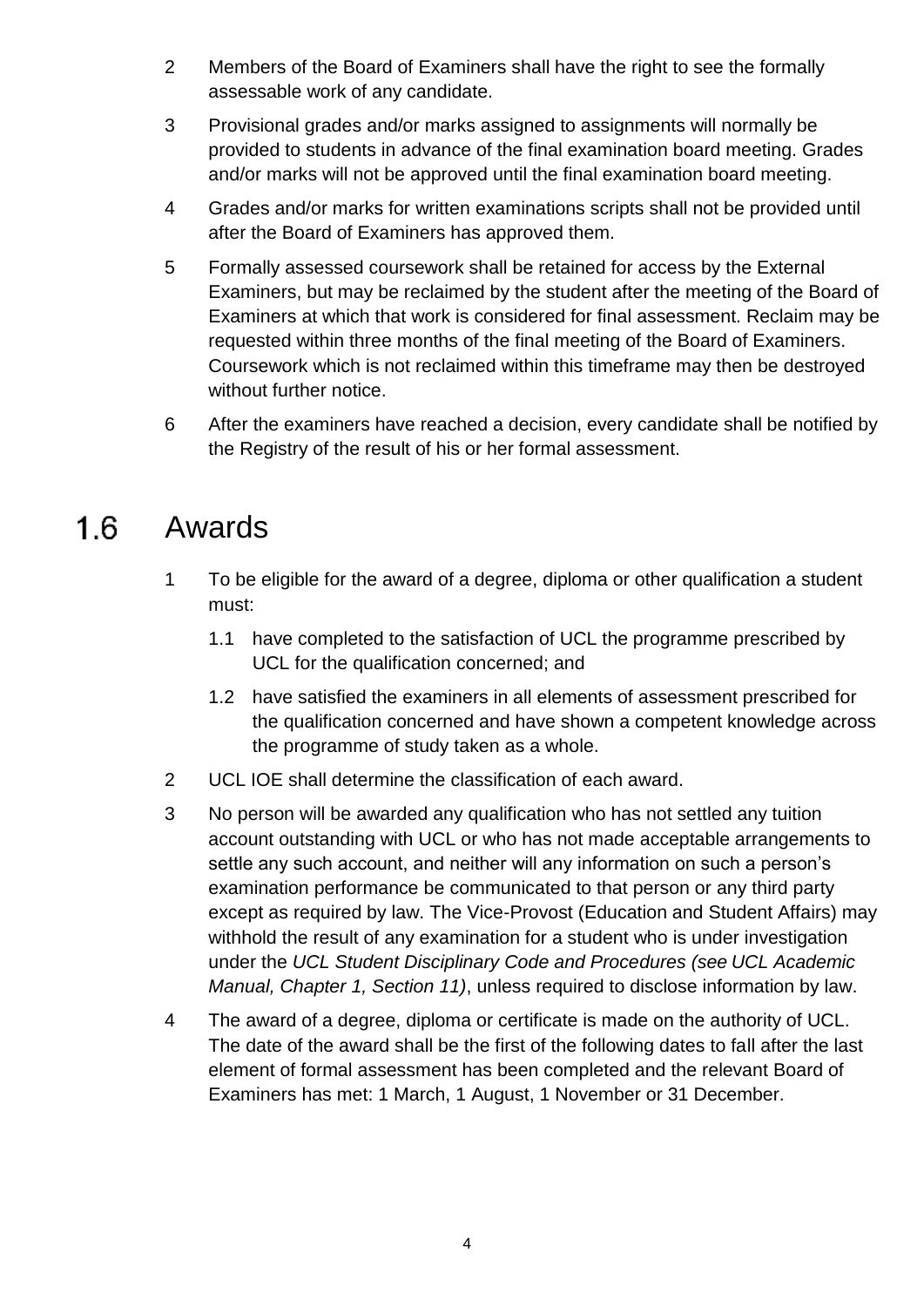5 UCL will supply an appropriate certificate to each student who has been made an award. The certificate will bear the names of the candidate in the form in which they appear in the records of UCL at the date of issue.

# $1.7<sub>2</sub>$ Requests for Additional Time

1 UCL IOE students wishing to request an extension or deferral of assessment must follow the procedures laid out in the *UCL IOE Policy and Procedures for Requests for Additional Time*.

#### $1.8$ Reassessment

- 1 A student who has been assigned a pass mark or grade is not permitted to be reassessed for a different mark or grade unless the award or programme regulations so permit.
- 2 Where the award or programme regulations permit reassessment, it will normally be allowed on one occasion only and within the year following the failure.

# Examination Irregularities and Plagiarism  $1.9$

1 Any allegation of breach of rules of behaviour, including cheating or other irregularities, whether or not proscribed by the Regulations or instructions governing formal assessment or in connection with which it occurs, will be governed by the *UCL Academic Manual, Chapter 4, Section 9: Examination Irregularities and Plagiarism.*.

# UCL Student Complaints Procedure  $1.10$

1 The procedures governing student complaints, including appeals against the decision of a Board of Examiners, are defined in the *UCL Academic Manual, Chapter 1, Section 12: Student Complaints Procedures*.

#### $1.11$ Revocation of an Award

1 UCL may revoke any degree if the following circumstances discovered at any time and proved to the satisfaction of UCL: